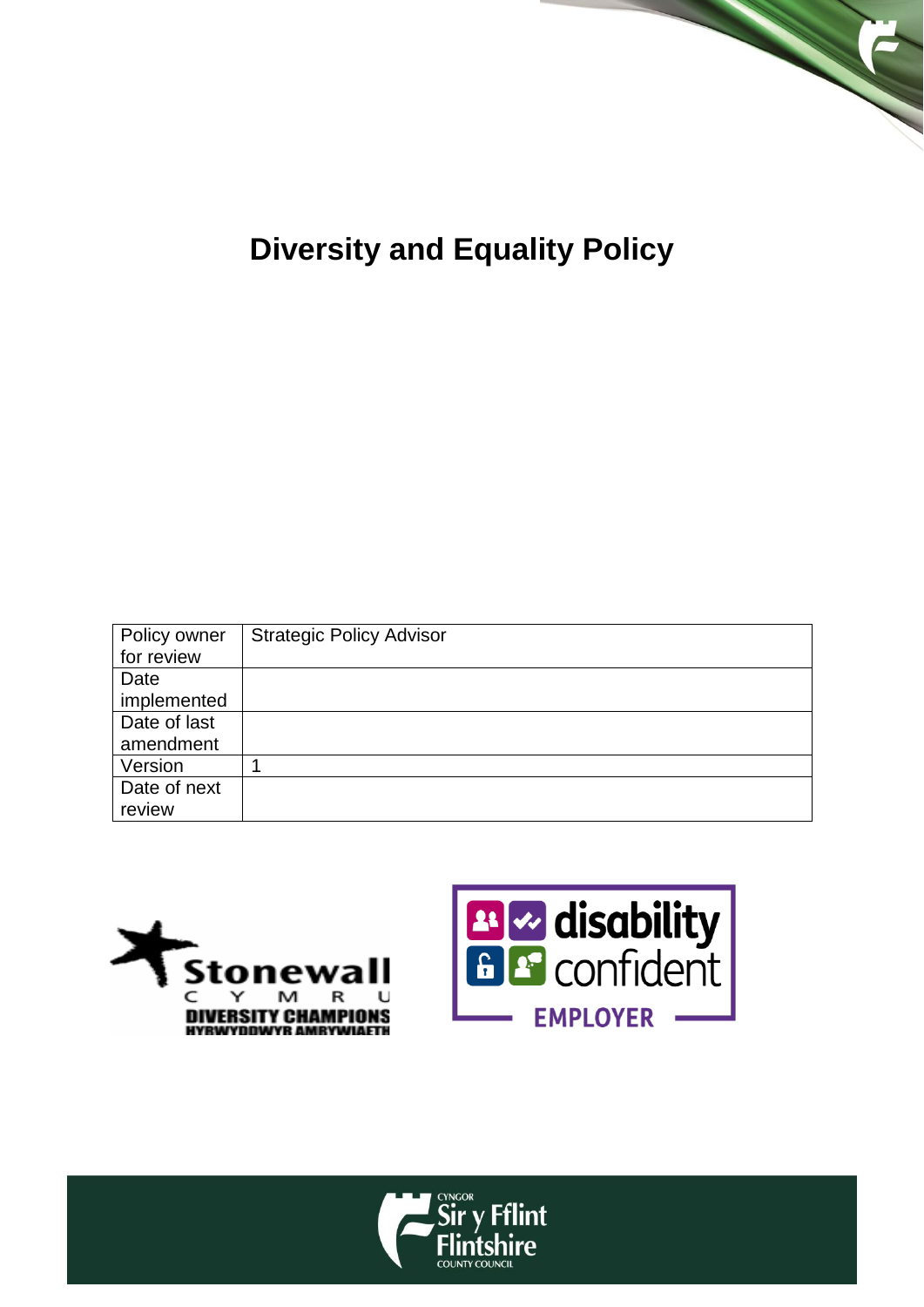# **Diversity and Equality Policy**

# **1. Statement of commitment**

 Flintshire County Council takes seriously its duty to promote equality through all its employer and community leader. The Council is committed to creating a community for all people, who live in, work in and visit Flintshire in which difference is valued and activities; through the Council's roles as service provider and commissioner, harassment and discrimination is not tolerated.

The Chief Officer Team will lead by example, ensuring that this commitment is embedded in policies and day to day working practices with our customers, colleagues and partners.



# **Customers**

 Recognising and understanding the needs of communities in Flintshire will help us to become more customer focussed and provide accessible and high quality services. The Council recognises that the promotion of equality in the workplace is good management practice in which all employees are supported to develop their full potential and the talents and resources of the workforce will be fully utilised to maximise the efficiency of the Council.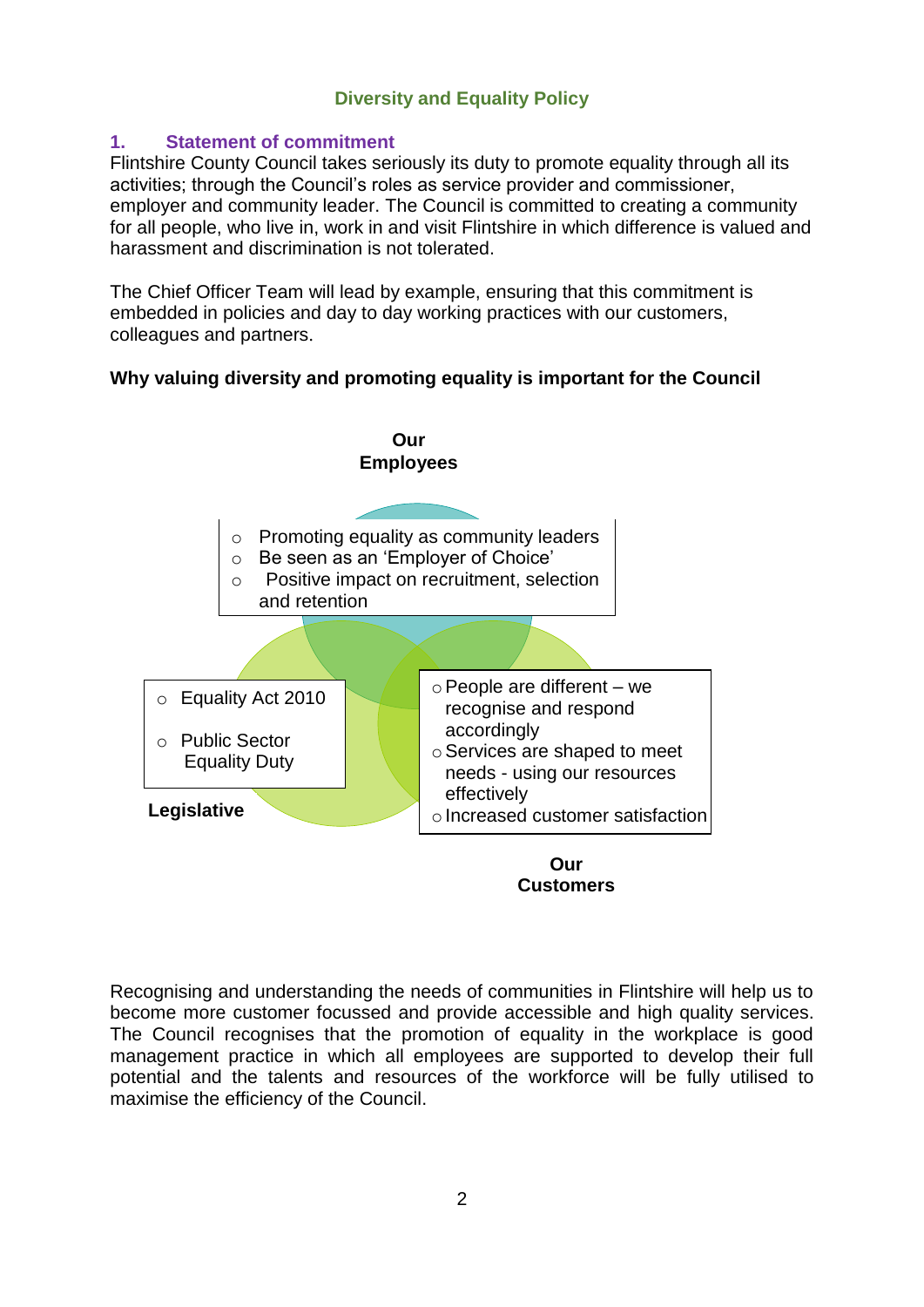The overall aim of the Diversity and Equality policy (the Policy) is to:-

- Eliminate unlawful discrimination, harassment and victimisation;
- Promote equality of opportunity; and
- Foster good relations between diverse communities

 grants. As well as in engagement with partners and communities in the county and The overall aim of the Diversity and Equality policy (the Policy) is to:<br>
• Eliminate unlawful discrimination, harassment and victimis<br>
• Fromote equality of opportunity; and<br>
• Foster good relations between diverse commun in the Council's delivery of services, goods, works and facilities and provision of through our employment policies and practices.

 Directives, Welsh Language Act 1993, the Human Rights Act 1998 and Welsh This is underpinned by the relevant legislation, including the Equality Act 2010, EU Language Standards.

The Policy is also linked to the following:

- The Well-being Plan for Flintshire 2017-2023
- Dignity At Work Policy
- People Strategy
- Human Resource Policies
- Customer Services Strategy
- Procurement Strategy
- Strategic Equality Plan
- Employee Code of Conduct

It also underpins all Council policies and strategies.

 The Council's Strategic Equality plan will set out the Council's equality objectives and action plan to meet the requirements of the Equality Act 2010 and the specific public sector duties which include the aims within this policy.

#### **2. Scope**

 The Policy applies specifically to discrimination, equality of opportunity and the promotion of good community relations in respect of the protected characteristics as identified in the Equality Act 2010:

- 
- 
- Age Race
- Disability **Contract Contract Contract Contract Contract Contract Contract Contract Contract Contract Contract Contract Contract Contract Contract Contract Contract Contract Contract Contract Contract Contract Contract C**
- Gender reassignment Sex
	-
- Marriage and civil **Constanting Constantion** partnership
	-
- Pregnancy and maternity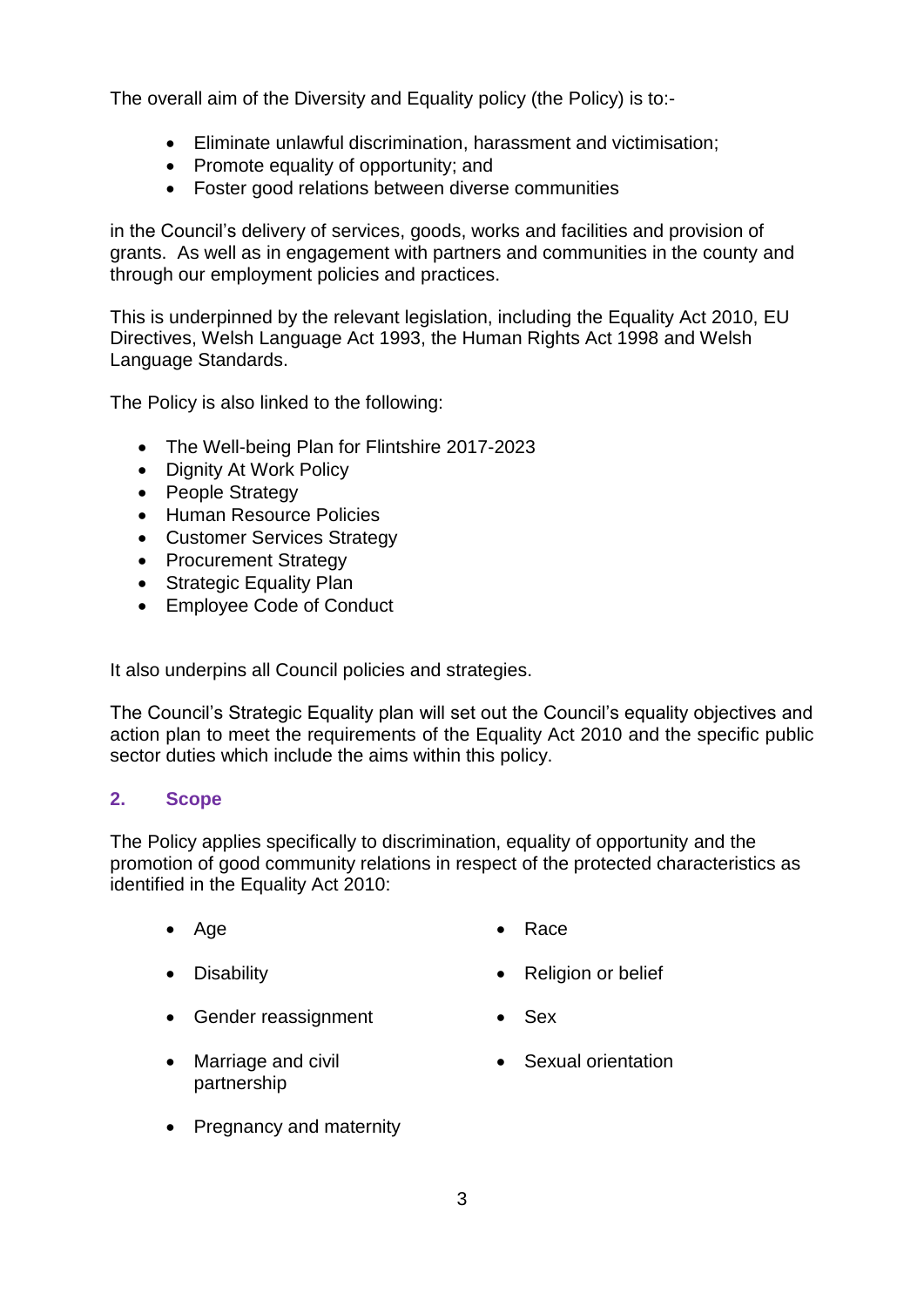and to other personal characteristics and identity, including, for example, caring responsibilities and Welsh speakers. Everyone who uses services, facilities and information provided by or on behalf of the Council should be treated in line with this policy.

This policy applies to all employees (including centrally employed teachers) of Flintshire County Council (as defined by the Employment Rights Act) and is commended to School Governing Bodies and other associated employers as best practice.

The **Member Code of Conduct** applies to Elected Members. Section 4 of the Code of Conduct states that Members must:

- there should be equality of opportunity for all people, regardless of their a) carry out your duties and responsibilities with due regard to the principle that gender, race, disability, sexual orientation, age or religion.
- b) show respect and consideration for others.
- c) not use bullying behaviour or harass any person.

# **3. Equality in Service Delivery**

 **3.1 Discrimination –** examples of the types of discrimination are provided in the glossary.

# **3.2 Aims of policy in Service Delivery**

 activities; providing appropriate, accessible and effective services and facilities to The long-term aim is to be a responsive authority in every aspect of our service meet the diverse needs of our community.

Customers and potential customers can expect the Council to: -

- treat customers and visitors with dignity and respect
- provide accessible and clear information about services in appropriate formats and languages that meet people's needs.
- provide a comprehensive, consistent and systematic service in Welsh for our Welsh speaking customers as we do in English for our English speaking customers.
- continue to make physical and other reasonable adjustments to Council premises and services so that they are accessible.
- provide services that take into account customers' age, disability, gender reassignment, marriage and civil partnership, pregnancy or maternity status, race, religion and belief, sex and sexual orientation or any other individual characteristics, such as Welsh language.
- to live, work and visit free from discrimination and harassment. promote and encourage people to report unlawful harassment and continue to work with partner organisations to make Flintshire a safer place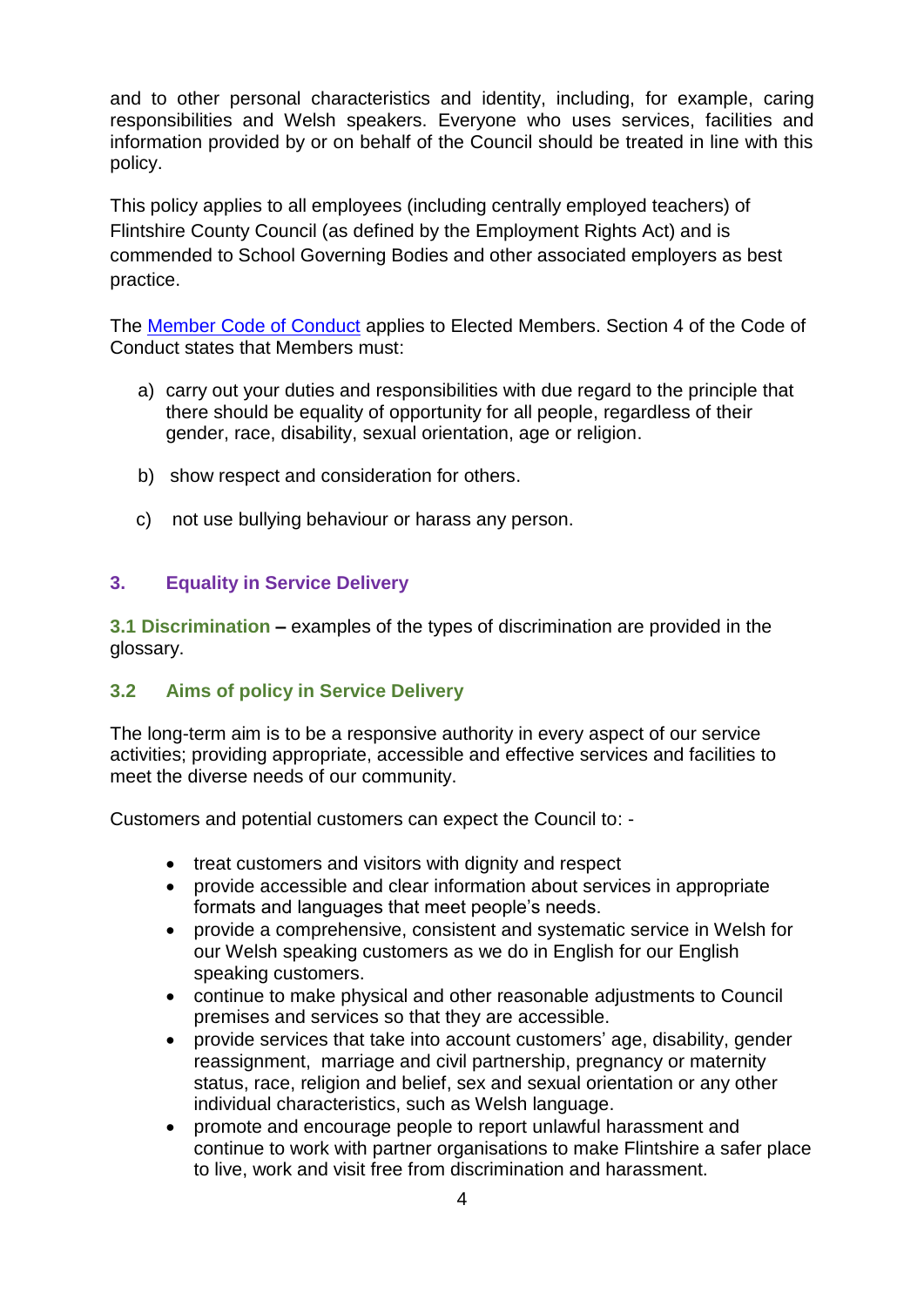- hold meetings in accessible venues or make arrangements to meet access requirements.
- consider needs of those actively engaged in religious or cultural observances when planning events to avoid exclusion or disadvantage. This may include timing or dietary requirements.
- respond quickly to any complaints that we receive about our services including those of discrimination.
- provide training for employees to develop the knowledge, attitudes and behaviour, to comply with equality legislation.
- and the Welsh Language Standards. ensure that any organisation who acts/provides a service on our behalf comply with the Equality Act 2010, any other relevant equalities legislation,
- use objective criteria to award grants and to allocate services.
- monitor our services to ensure equal access and outcomes and take action to address any inequalities.
- engage and consult with local communities and stakeholders to better understand our customers' needs and shape future service delivery.

# **4. Contractors and Partners**

#### **Contractors**

 wants to do business with the Council they must comply with our standards and all the Council to making sure that contractors, suppliers and organisations who provide Local citizens have a right to expect that the money spent by us on goods, works and services meet the diverse needs of the customers we serve. Our customers deserve a high quality of service regardless of who provides the service. If any organisation the relevant equality legislation. We will not award contracts if a commitment to diversity and equality is not demonstrated. The Contract Procedure Rules commits a service, goods or works on our behalf comply with equality legislation.

 sector organisations who are carrying out a public function on behalf of a public Sector Equality Duties and the Welsh Language Standards. We expect organisations acting on our behalf to develop and deliver services, goods, works and facilities that are appropriate and accessible and to have, and implement, Diversity and Equality policies for employment and service delivery. Private or third authority or in their own right will have to comply with the general duty of the Public

 Procurement and commissioning employees will incorporate equality considerations, where relevant, into contracts, managed premises agreements, service level agreements and monitoring agreements.

#### **Partnerships**

 Through Flintshire in Partnership the Council will encourage partners to value diversity and promote equality. The Council will:

- incorporate equality principles in terms of reference to ensure that we embed equality within strategies, plans and projects
- $\bullet$ lead by example incorporating the principles of equality in all that we do
- working and align our strategies work together with our partners to embed equality within our ways of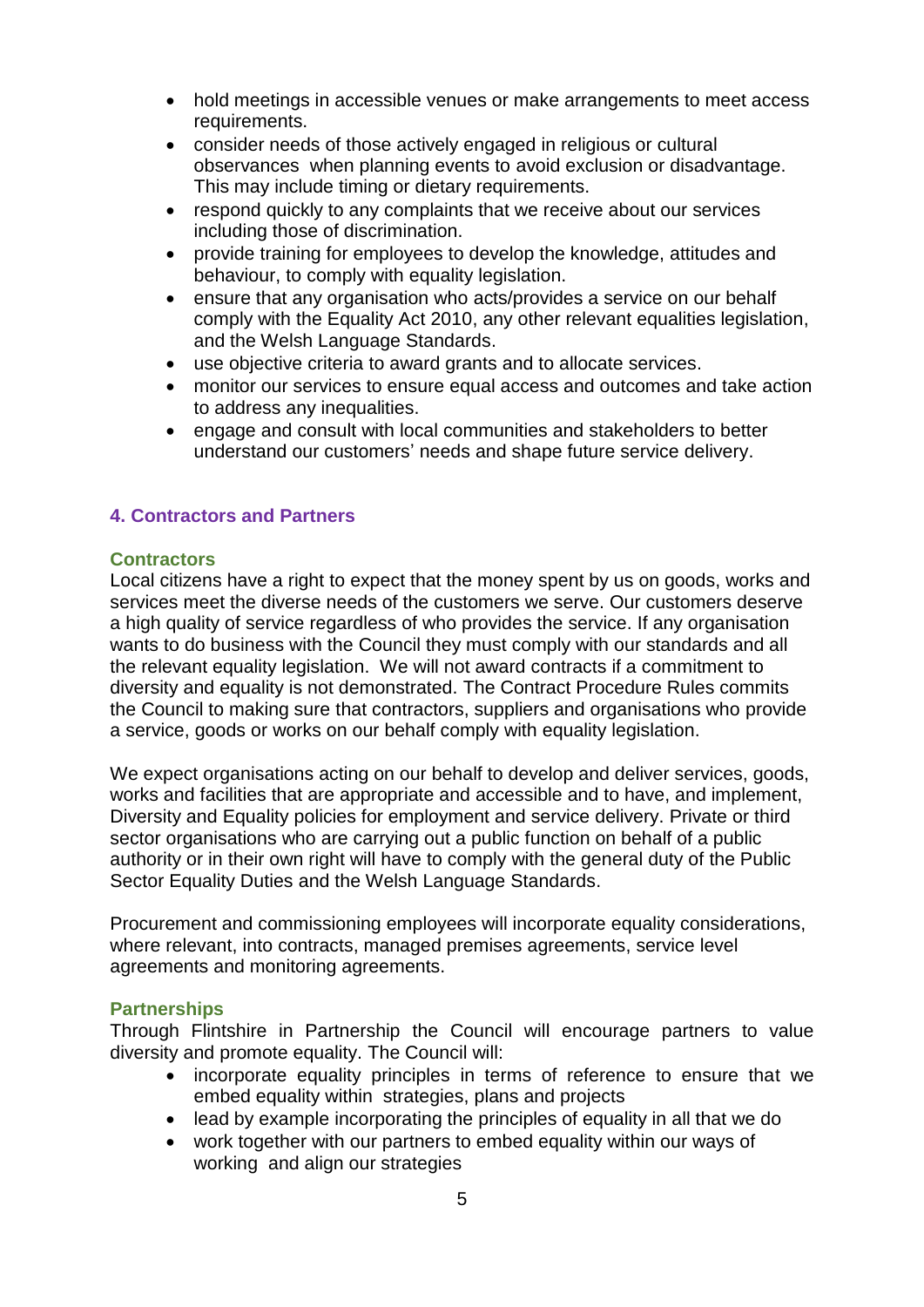# **Funding and other Support**

 where we award and allocate funding or other support to external organisations. We will set out clear criteria to ensure decision making is open and transparent

# **5. Employment**

 recognise the importance of this in tackling inequality. We have an important role to play in ensuring we tackle inequalities and discrimination in the workplace and in ensuring that diversity and equality underpin our employment strategies, policies, procedures and practices. We want the composition of our workforce to be reflective of our community and we

We will ensure all our employment policies and practices comply with this policy and do not intentionally or unintentionally discriminate against any group or individual. We will promote a culture of openness, fairness and respect through all our policies and practices and ensure all employees are aware of their personal responsibility to apply this policy.

One of our aims is to be a modern employer and employer of choice, we have a range of benefits and support for employees which shows our investment in our employees such as:-

- We have polices in place to protect employees from harassment or bullying through our Dignity at Work Policy, Disciplinary Policy and Grievance Policy.
- Support mechanisms to consider making reasonable adjustments for employees to return to work after being absent or to remain in work.
- Guaranteed Interview scheme for disabled applicants who meet the essential criteria of the advertised role and Veterans provided the following criteria are met:
	- o The Armed Forces were the veteran's last long-term employer.
	- Forces. o No more than 3 years has elapsed since the veteran left the Armed
	- $\circ$  The Veteran meets the essential criteria for the advertised role.
- Fair pay and reward structure
- Many different types of flexible working including support for carers and parents.
- Continual and regular review of employment policies and practices.
- A partnership and consultative approach with recognised Trade Union colleagues.

 **5.1 Types of discrimination-** examples of the types of discrimination are provided in the glossary.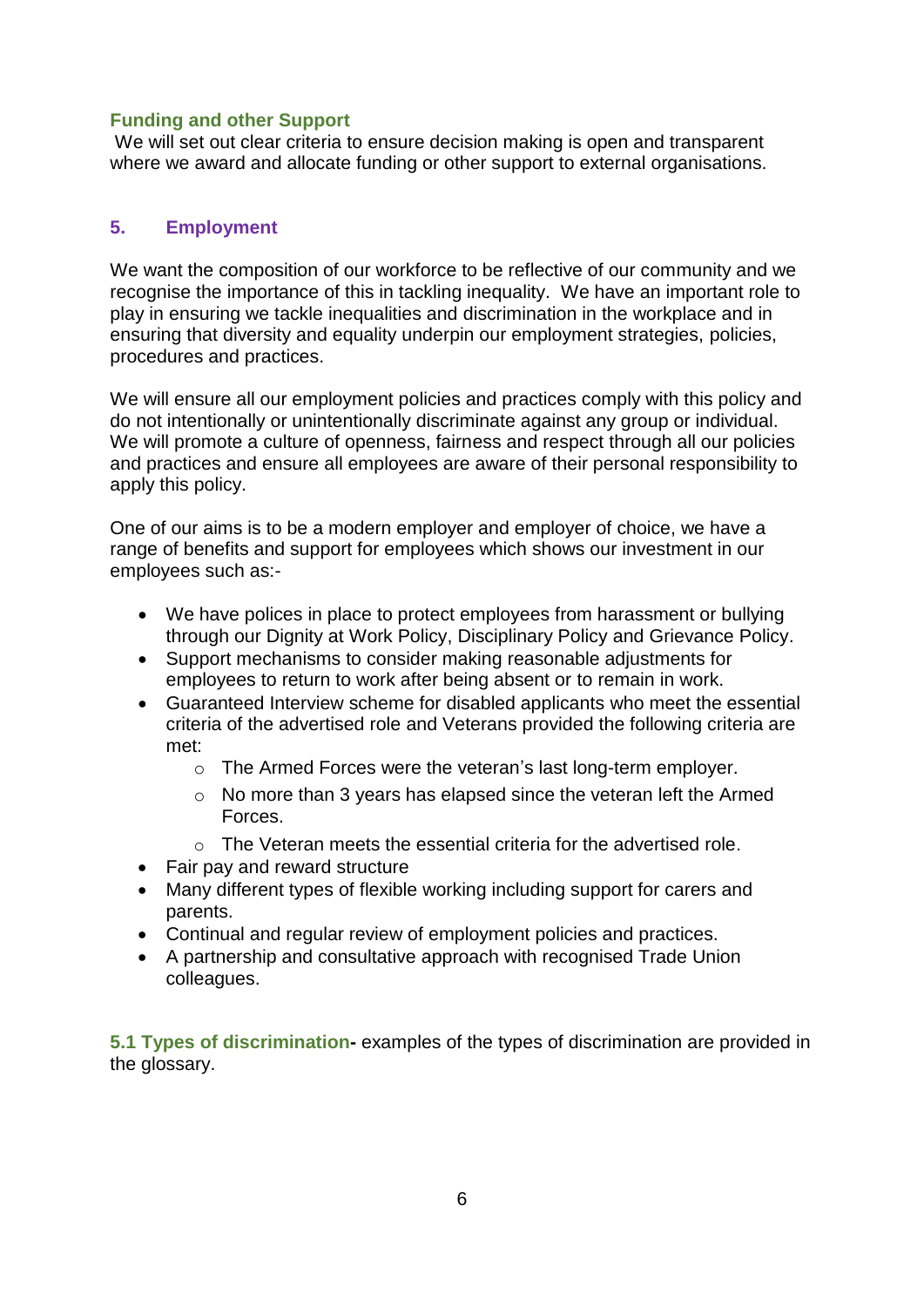# **5.2 Aims of the Policy for employment**

The aims of the Policy for employment are to ensure that:

- i) no prospective employee or current employee receives less favourable treatment on any grounds that cannot be shown to be justified. This applies to all terms and conditions including recruitment and selection, training, promotion, pay, employee benefits, employee grievances and disciplinary procedures
- ii) all vacancies are accessible to all and our workforce is reflective of our community
- iii) all employees have an equal chance to contribute and to achieve their potential
- iv) the workplace is free from harassment and unwanted behaviour and everyone can give their best/be themselves
- $V)$ all employment decisions are based on merit.

All employees have a responsibility to:

- treat other employees, customers, contractors and visitors to the Council with dignity, courtesy and respect
- behaviour and language that does not cause offence or is discriminatory • be aware of the effect of their own behaviour and language has on others, use
- belief, sexual orientation and respect individual's rights to take opportunities to work more flexibly be sensitive to the diverse needs of colleagues, for example, religion and
- respect the right of colleagues not to disclose their sexual orientation.

Managers have a responsibility to:

- respect the confidentiality of all employees and ensure that all equality issues are managed with discretion and sensitivity
- give full consideration to any requests for work life balance
- abide by the commitments set out in the Disability Confident Scheme
- ensure employees receive an appraisal at least once a year
- take prompt action to address discrimination and harassment including third party harassment
- identify and challenge discriminatory practices and behaviour
- act as a role model and lead by example
- ensure job titles of posts are gender neutral
- ensure services are accessible and meet the needs of diverse groups and provide reasonable adjustments for disabled employees
- development, appraisal, grievances, disciplinary, pay and benefits and abide by Human Resources policies • comply with the Equality Act 2010 and other relevant equality legislation through all aspects of employment including recruitment, training and
- support employees to develop and enable them to reach their full potentials.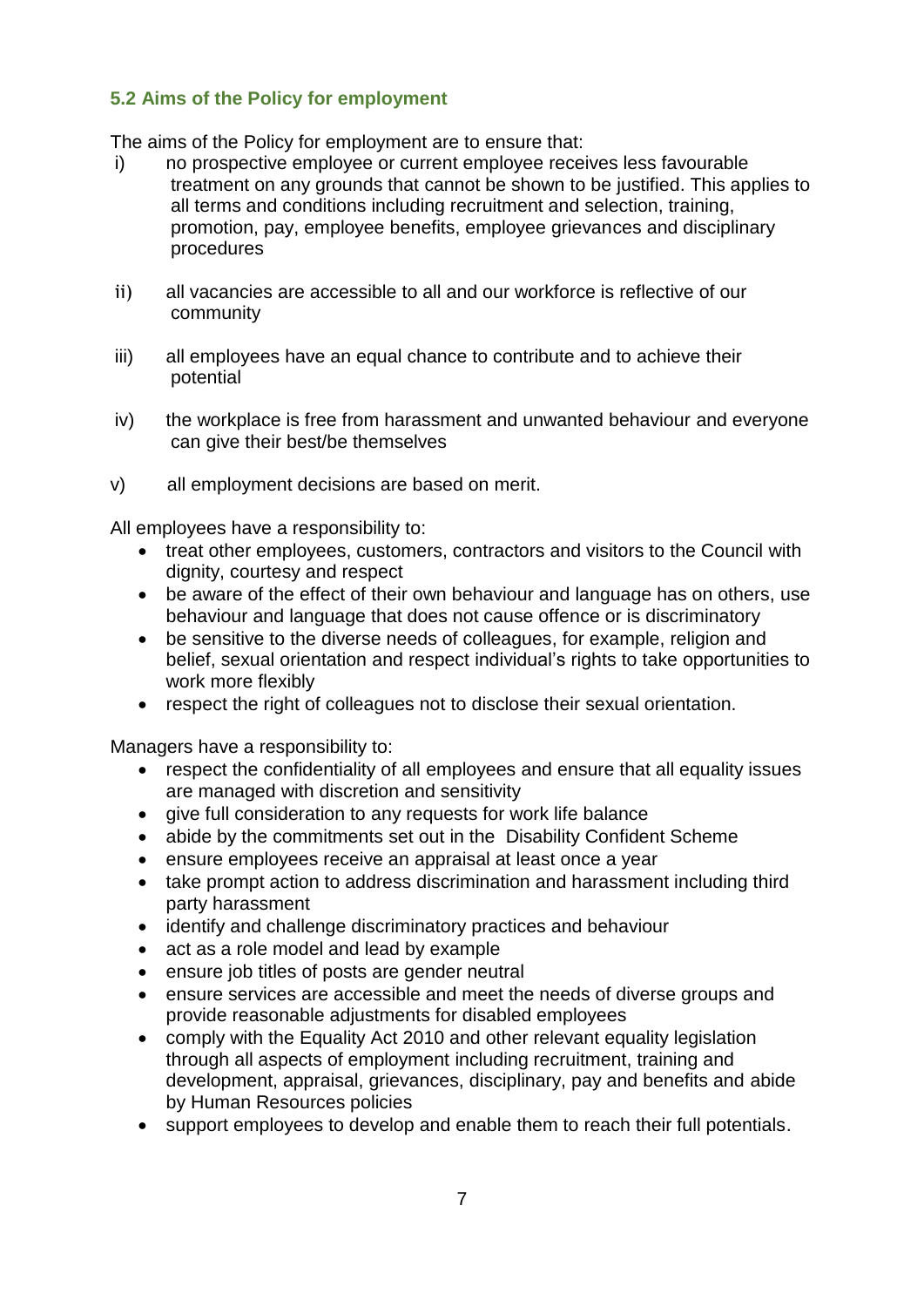All employees have a right to:

- be treated with dignity, courtesy and respect by other employees and customers
- work in an environment where inappropriate and offensive behaviour and language is not tolerated
- be treated objectively in all employment procedures
- access training and development opportunities to develop skills and knowledge to support the achievement of organisational goals
- organisational needs • have requests for work, life and well being (for example, religious or caring responsibilities) recognised and sensitively considered and balanced with
- supported to undertake their role effectively be provided with reasonable adjustments to ensure disabled employees are
- be protected from victimisation and harassment including third party harassment.

# **6. Implementation**

# **Overall responsibility**

The Chief Executive has overall responsibility for the implementation of the Diversity and Equality Policy at a corporate level.

# **Elected Members**

 All members have an essential role for ensuring equalities is incorporated in all Council business, promoting equality and good community relations and eliminating unlawful discrimination.

# **Chief Officer responsibility**

Chief Officers have responsibility for implementing the policy within their Portfolio by:

- integrating the Strategic Equality Plan into delivery plans
- including equality targets in the business planning process and monitoring progress
- policies and practices. ensuring equality impact assessments are undertaken on new and revised

# **Managers and Supervisors**

All managers and supervisors have responsibility for:

- putting into practice the Diversity and Equality policy
- taking disciplinary action where appropriate investigating any allegations of discriminatory behaviour or practices and
- contributing towards the Strategic Equality Plan and equality objectives
- including equality targets in the business planning process
- ensuring that employees are familiar with, and act in accordance with equality law and this policy
- ensuring that the relevant specifications to meet equality law and the Welsh Language Standards are included into contracts awarded to contractors and service providers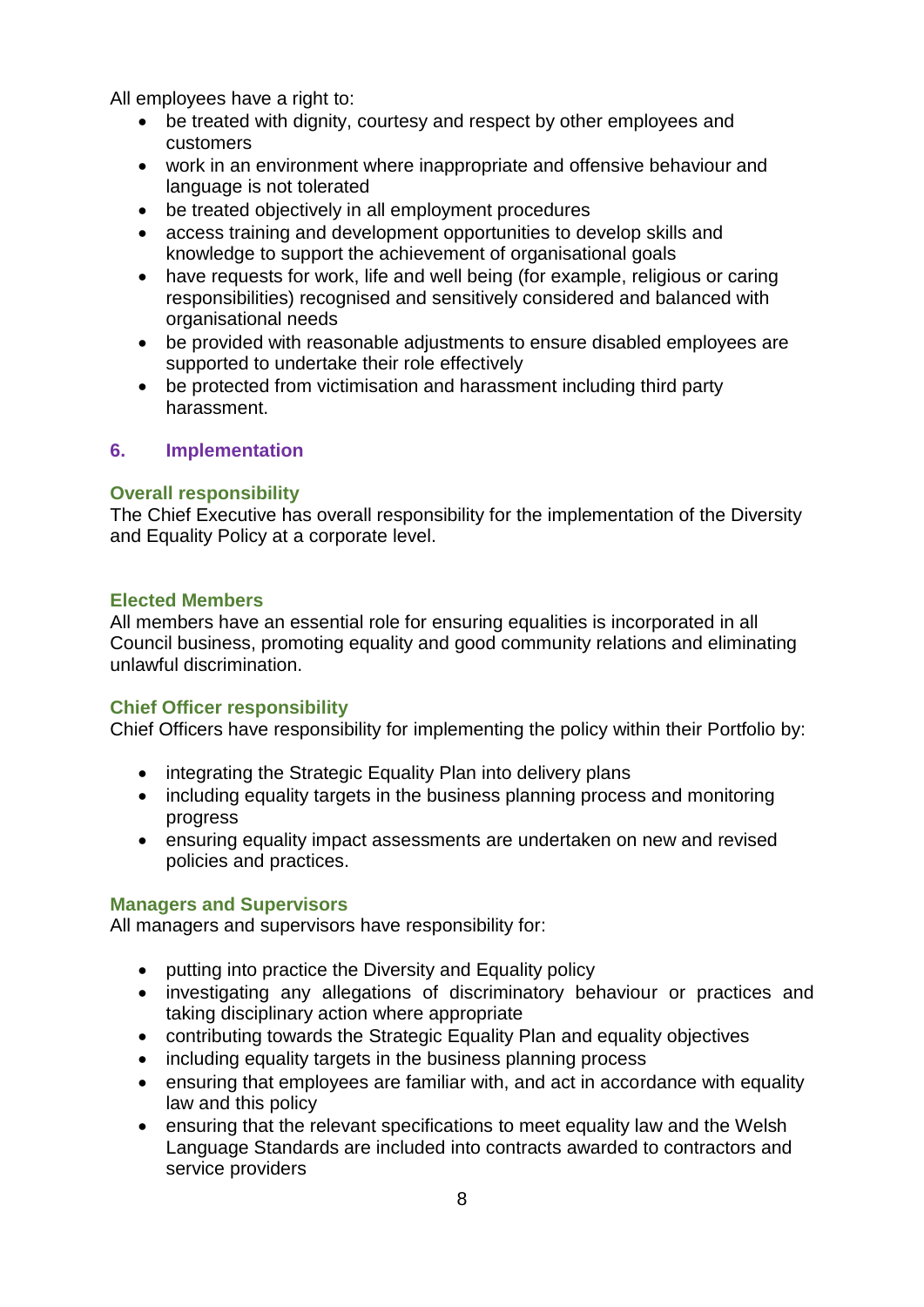- ensuring services are accessible and meet the needs of diverse groups
- providing reasonable adjustments for disabled employees and customers
- undertaking equality impact assessments
- monitoring take up of services to identify over /under representation and set equality targets and actions to redress any potential or actual inequalities
- supporting employee networks.

### **Employee responsibility**

 The successful implementation of the policy lies with every individual taking personal tolerance" attitude to harassment and discrimination. responsibility in the practical application of this policy. Every employee is individually responsible for her or his own behaviour and supporting the Council's "zero

# **7. Monitoring and Review**

The Policy will be reviewed periodically to ensure that it is consistent with current legislation and the Equality and Human Rights Commission's codes of practice for services, employment and public sector equality duties.

 Equality Impact Assessments will be undertaken on new and revised policies and practices to ensure they meet the public sector equality duty and this policy.

 We will monitor the diversity profile of customers and job applicants and employees to identify any actual or potential barriers or discrimination.

#### **Positive action**

 particular groups are under represented. Positive action may involve treating ensuring services are accessible and meet the needs of diverse groups<br>
ensuring services are accessible and meet the needs of diverse groups<br>
envoltining take up of services to identify over /under representation and<br>
equa Lawful positive action, training and encouragement will be considered in areas where members of a group who share a particular protected characteristic more favourably than other groups, and will be lawful in certain circumstances. It is not the same as positive discrimination which is unlawful.

#### **Distribution of the Policy**

 The Policy will be published on the Council's website and intranet. A copy of the Policy and summary will be available for all employees. A summary document will be available in a range of formats and languages. Applicants for Council posts will be made aware of the policy and it will form part of the induction programme for new recruits.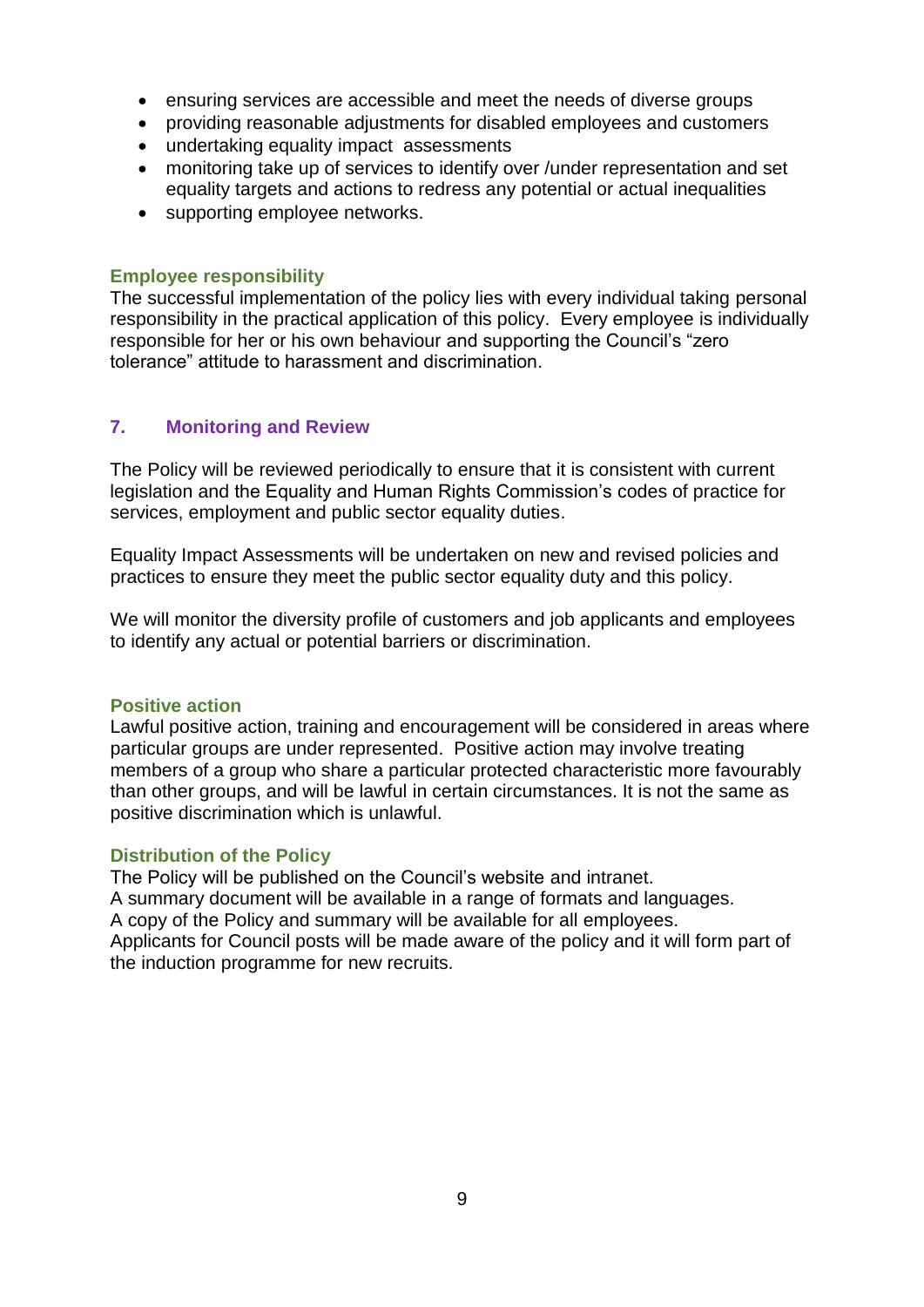If you experience discrimination while working with us, using our services, or living or working in our communities, we want to know. We want to ensure your experience is recorded and appropriate resolution sought. Your complaint will be taken seriously and we will take action where our policies have been breached. **8.** Dealing with Complaints of Discrimination<br>If you experience discrimination while working with us, using our services, or livir<br>working in our communities, we want to know. We want to ensure your experien-<br>recorded and

#### **Customers**

 services then you should use the Council's complaints procedure. If you have experienced discrimination or harassment whilst using one of our

 This is set out in the 'Flintshire Feedback Scheme' leaflet which is available from all Council by telephone 01352 752121. local Council Offices, libraries and via the Councils' website or by contacting the

 If you have been harassed in the community because of a protected characteristic or have been harassed because of your linguistic background you can report these to:

### **North Wales Police:**

Telephone:101

# **Victim Support** [https://www.reporthate.victimsupport.org.uk](https://www.reporthate.victimsupport.org.uk/)

 Telephone: 0300 30 31 982. E-mail: hatecrimewales@victimsupport.org.uk

 **The Anti-Social Behaviour Co-ordinator** Flintshire County Council, County Hall, E-mail: Community.Safety@flintshire.gov.uk Mold Telephone: 01352 702590

#### **Job applicants**

 Job applicants who feel they have grounds for complaint should write to the Head of Human Resources and Organisational Development, Flintshire County Council, County Hall, Mold, CH7 6NG.

#### **Employees**

 If an employee experiences discrimination or harassment from another employee or third party, they should follow the Dignity at Work policy and report the matter to their line manager who will take appropriate action to prevent repeat incidents.

The employee may also wish to have a confidential discussion with:-

Human Resources Manager

Strategic Policy Advisor (Corporate Business and Communications Team)

A Trade Union Representative

#### **Breaches of the Policy**

 The Council will, on receiving a complaint or allegation that this policy has been breached, investigate the matter and if appropriate, take disciplinary action. It will be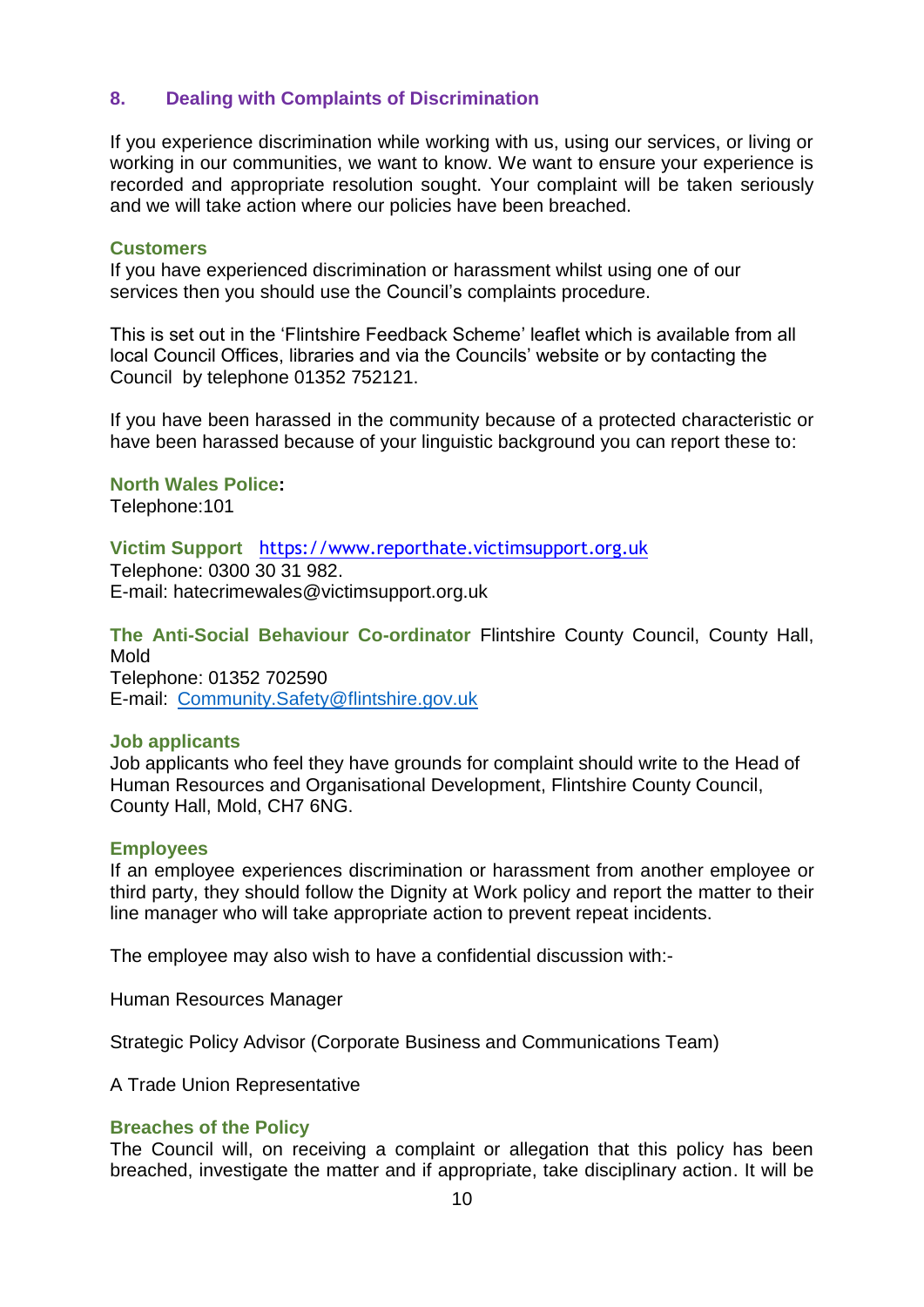a condition of service that employees adhere to the Diversity and Equality Policy and failure to do so may be a cause for disciplinary measures to be taken.

## **Breach of the Policy by Elected Members**

 Breach of the policy by Elected Members will be treated as a breach of the Code of Conduct, and be reported as a complaint to the Public Services Ombudsman for Wales.

### **Breach of the Policy by Contractors**

 Any breach of the contract by a Contractor delivering a service with, or on behalf of the Council, will be addressed in accordance with the terms of that Contract.

### **Useful Resources and further information and advice**

 Equality and Human Rights Commission – Services, public functions and associations Statutory Code of Practice

Equality and Human Rights Commission- Employment Statutory Code of Practice <http://www.equalityhumanrights.com/>

www.gendertrust.org.uk 0845 231 0505 The Gender Trust

<u>www.nwren.org.uk</u><br>01492 622233<br>Young Flintshire 01492 622233 North Wales Regional Equality Network

<u>www.youngflintshire.co.uk</u><br>Stonewall<br><u>www.stonewall.org.uk</u> Stonewall 0800 502020

0800 502020<br>Disability Wales 029 20 88 7335 <http://www.disabilitywales.org/>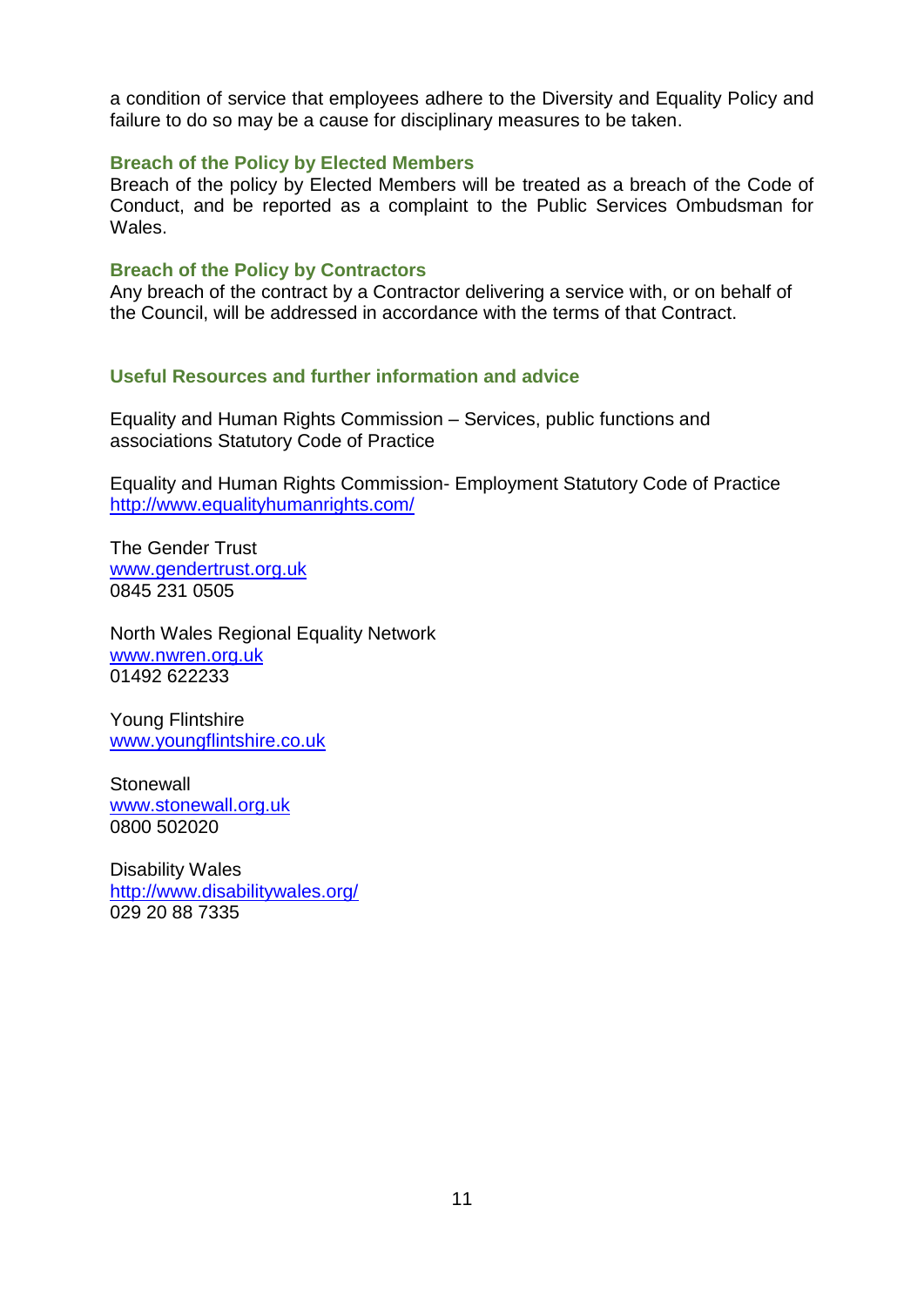

# **Access To Work**

 An Access to Work grant is money for practical support to help disabled people do their job. The money can pay for specialist equipment and travel.

# **Disability**

The Equality Act 2010 says that a person has a disability if they have a physical or mental impairment that has a 'substantial' and 'long-term' negative effect on a person's ability to do normal daily activities.

# **Equality impact assessment**

An equality impact assessment is a systematic method to assess implications of an organisation's decisions on people from different backgrounds. Impact assessments should take place when considering a new policy, strategy or revising an existing policy or reviewing a function, service or procedure.

# **Equality Act 2010**

 The Equality Act 2010 outlaws unfair treatment of people because of protected characteristics they have. The Act applies to the workplace, when providing goods, facilities and services, when exercising public functions, in the disposal and management of premises, in education and by associations (such as private clubs).

# **Equality Act 2010: Public sector equality duty**

 The Public Sector Equality Duty of the Equality Act, requires public bodies to delivering services and in relation to their own employees. There are two parts, the consider all individuals when carrying out their day to day work – in shaping policy, in general duty and the specific duty.

# **General Duty**

 This requires public bodies to have due regard to the need to eliminate discrimination, advance equality of opportunity, and foster good relations between different people when carrying out their activities.

# **Specific Duties Wales**

 Public authorities in Wales have to comply with a set of Specific Duties which are designed to assist them in meeting the General Duty. This includes developing and publishing equality objectives.

# **Equality Targets**

Equality targets are designed to improve outcomes for all people. Every person falls into one or more protected characteristic; they are important as they help ensure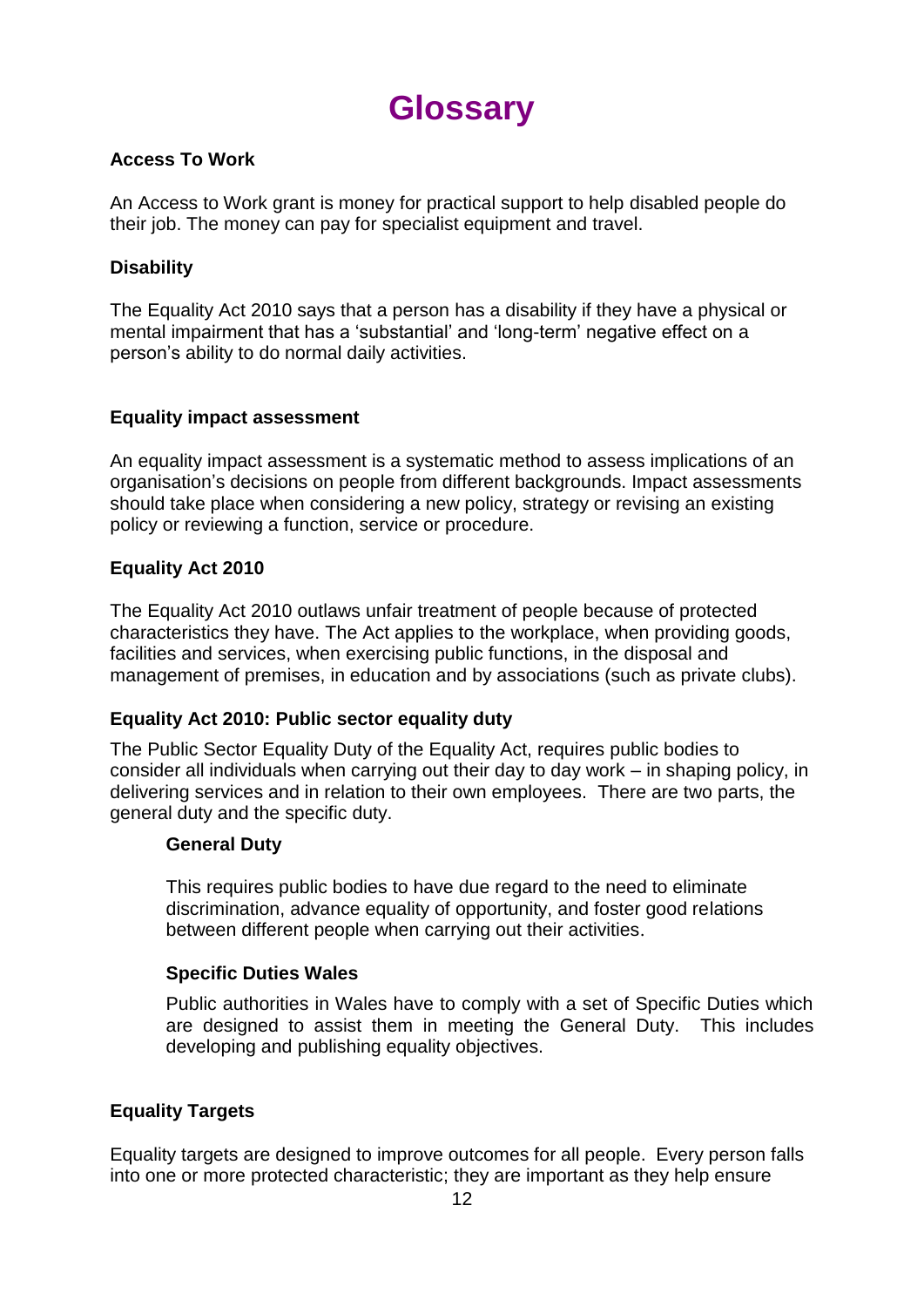- progress is being made in relation to promoting diversity and equality
- services reflect the communities they serve
- improvements are being made for customers
- people who use our services experience equal outcomes
- the inequalities experienced by some groups of people are reduced
- resources are being targeted

Targets are identified through equality monitoring and analysis of equality data.

# **Example**

A local authority Foster Care service had established a system to identify and record the ethnicity of children in care and existing / prospective foster carers. The service **analysed data** on a regular basis, and it became evident that that there was an:

- Over representation of Black Caribbean and White Irish children in foster care
- Under representation of Black Caribbean and White Irish foster carers

### **An equality target was set to:**

Increase the number of Black Caribbean and White Irish Foster carers by 5 percentage points from the current figure of 6% by 2015

# **Funding and other support**

Financial aid such as grants, in-kind support and commissioning arrangements.

# **Monitoring**

 Equality monitoring is the process to collect, store and analyse data about people's backgrounds, examples of characteristics to monitor include ethnicity, gender, age, religion, disability. Monitoring can be used to:

- highlight potential or actual inequalities;
- investigate their underlying causes; and
- remove any unfairness or disadvantage.

# **Protected Characteristics:**

These are the grounds upon which discrimination is unlawful. The characteristics are:

 range of ages (e.g. 18 - 30 year olds). **Age:-** referring to a person belonging to a particular age (e.g. 32 year olds) or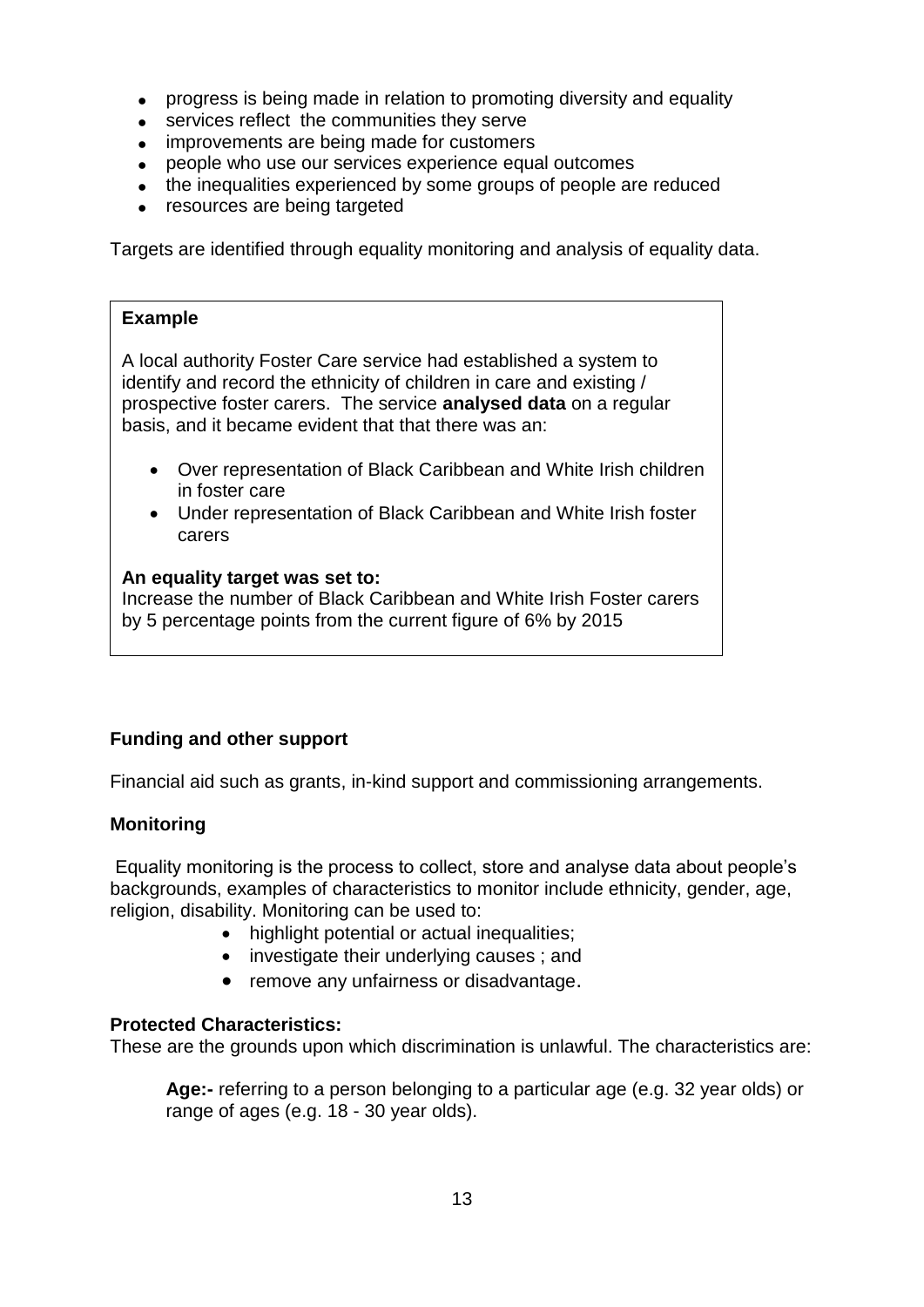**Disability:-** a person has a disability if s/he has a physical or mental impairment which has a substantial and long-term adverse effect on that person's ability to carry out normal day-to-day activities.

 **Gender reassignment:-** The process of changing or transitioning from one or is transitioning to be a woman. The law does not require a person to gender to another. **Transsexual person** Refers to a person who has the protected characteristic of gender reassignment. This may be a woman who has transitioned or is transitioning to be a man, or a man who has transitioned undergo a medical procedure to be recognised as a transsexual

 married or in a civil partnership against discrimination. Single people are not **Marriage and civil partnership:-** The Act protects employees who are protected.

 **Pregnancy and maternity**:- A woman is protected against discrimination on the grounds of pregnancy and maternity. With regard to employment, the woman is protected during the period of her pregnancy and any statutory maternity leave to which she is entitled. Also, it is unlawful to discriminate against women breastfeeding in a public place.

**Race**:- This includes colour, ethnic / national origin or nationality,

 Atheism). Generally, a belief should affect your life choices or the way you **Religion or belief:**- Religion has the meaning usually given to it but belief includes religious and philosophical beliefs including lack of belief (e.g. live for it to be included in the definition.

**Sex** :- male or female; and

**Sexual orientation**:- Whether a person's sexual attraction is towards their own sex, the opposite sex or to both sexes.

#### **Provision, criterion or practice**

 This includes any formal or informal policies, rules, practices, arrangements, criteria, practice may also include decisions to do something in the future such as a policy or conditions, prerequisites, qualifications or provisions. A provision, criterion or criterion that has not yet been applied, as well as a 'one-off' or discretionary decision.

#### **Reasonable adjustments**

 Where a disabled person is at a substantial disadvantage in comparison with people auxiliary aids e.g. a specialist piece of equipment e.g. specialist telephone IT who are not disabled, there is a duty to take reasonable steps to remove that disadvantage by (i) changing provisions, criteria or practices e.g. providing flexible working, removing core time , (ii) altering, removing or providing a reasonable alternative means of avoiding physical features e.g. offering home visits, making physical alterations to the workplace/ customer contact points and (iii) providing equipment or support worker.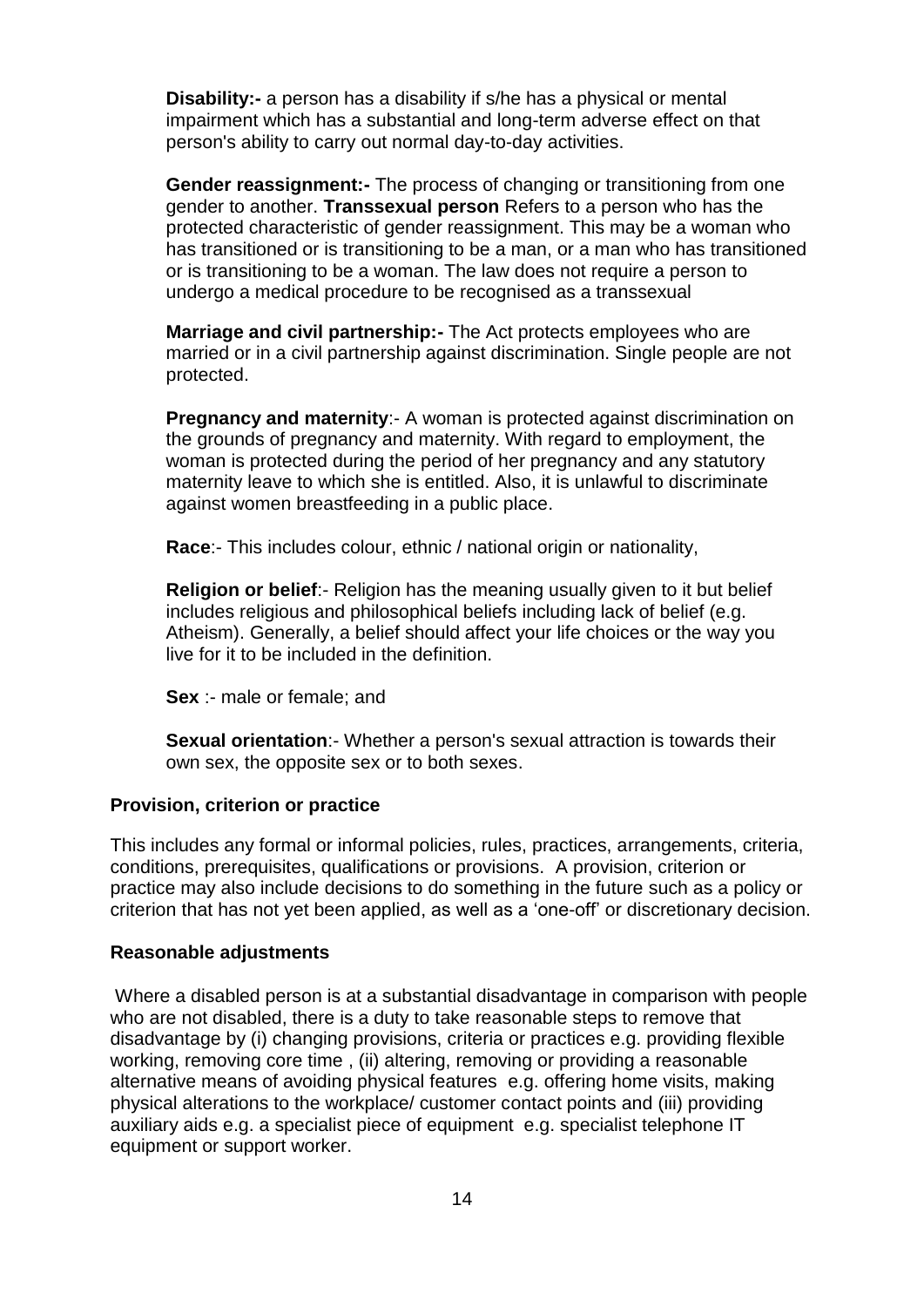# **Welsh Language Standards**

These specify how organisations are expected to treat and use the Welsh language. Standards are intended to provide more clarity as to the Welsh language services people should expect to receive, as well as consistent service provision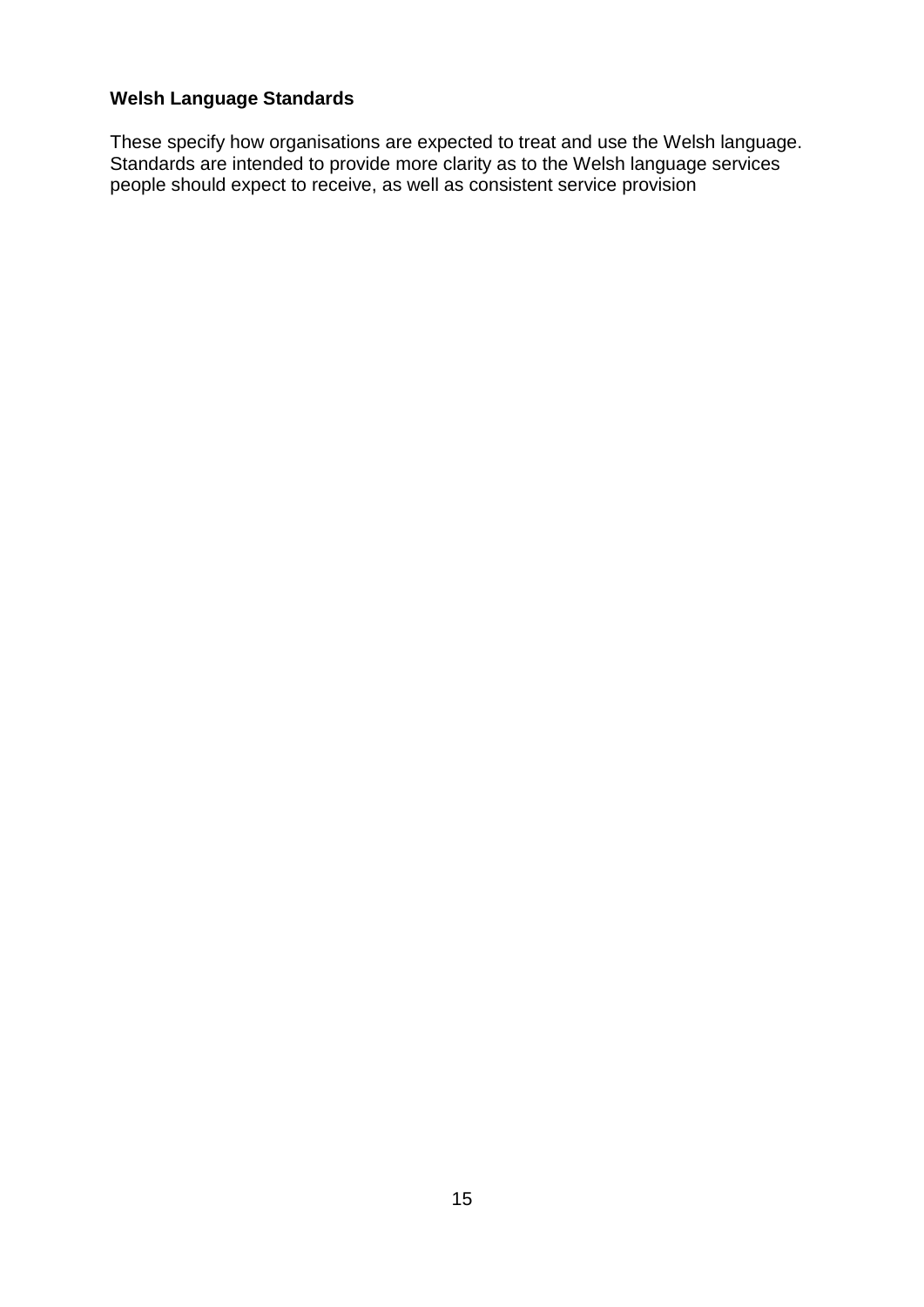# **Types of Discrimination**

 less favourably than they treat or would treat others because of a protected **Direct Discrimination –** Direct discrimination occurs when a person treats another characteristic.

 assumes – wrongly – that a 60-year-old manager in his team can no longer be relied **Example:** An employer believes that someone's memory deteriorates with age. He on to undertake her role competently. An opportunity for promotion arises, which he does not mention to the manager. The employer's conduct is influenced by a stereotyped view of the competence of 60 year olds. This is likely to amount to less favourable treatment because of age.

 Gypsies or Travellers' sign. It is obvious from the notice on the door and the treatment the Gypsy couple receive that their less favourable treatment is because of **Example:** A Gypsy couple are refused service in a pub that displays on its door a 'No race.

 **Example:** A club that organises salsa evenings deletes a woman from their list as soon as they learn that she is pregnant, on the assumption that during her pregnancy she will not want to come to salsa evenings. This decision resulting in unfavourable treatment based on a stereotype is likely to be pregnancy discrimination.

 married to him, wants to nominate him for death in service benefits. She is told she characteristic, she would be unable to make a claim for discrimination. **Example:** An employer offers 'death in service' benefits to the spouses and civil partners of their staff members. A worker who lives with her partner, but is not cannot do this as she is not married. Because being a cohabitee is not a protected

**Indirect Discrimination –**Indirect discrimination may occur when an employer or service provider applies an apparently neutral provision, criterion or practice which puts persons sharing a protected characteristic at a particular disadvantage.

**Example:** An employer has a 'no headwear' policy for its staff. Unless this policy can be objectively justified, this will be indirect discrimination against Sikh men who wear the turban, Muslim women who wear a headscarf and observant Jewish men who wear a skullcap as manifestations of their religion.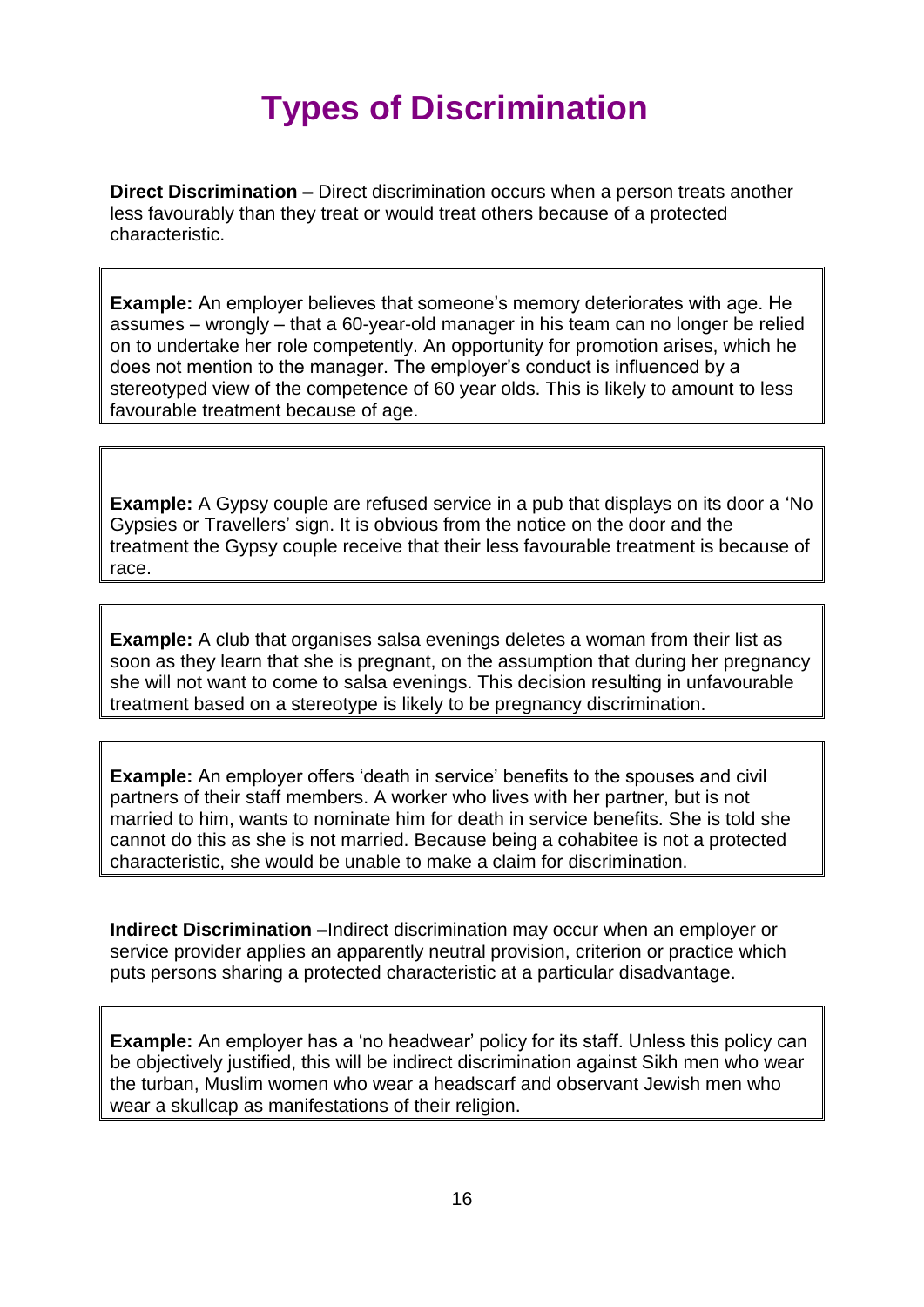**Example:** When a local council holds its consultation meetings on a weekday evening, it discovers that fewer women than men attend. A woman complains that this is because some women, including herself, cannot come because of childcare responsibilities. **Example:** When a local council holds its consultation meetings on a weekday<br>evening, it discovers that fewer women than men attend. A woman complains<br>this is because some women, including herself, cannot come because of c responsibilities. This is enough to demonstrate disadvantage and she does not have to show that the absence of women is attributable in particular cases to childcare

**Discrimination by association**-it is discrimination if an employer/service provider treats a person less favourably because of their association with another person who has a protected characteristic.

**Example:** A lone father caring for a disabled son has to take time off work whenever his son is sick or has medical appointments. The employer appears to resent the fact that the worker needs to care for his son and eventually dismisses him. The dismissal may amount to direct disability discrimination against the worker by association with his son.

 sexual orientation because of the boy's association with his parents. **Example:** A boy wishes to join his local football club, but he is rejected because his parents are a lesbian couple. This is direct discrimination by association because of

 **Discrimination by perception**– it is discrimination if an employer/ service provider treats a person less favourably because they mistakenly thinks that the employee/service user has a protected characteristic.

 However, this does not apply to pregnancy and maternity or marriage and civil partnership.

 **Example:** An employer rejects a job application form from a white woman whom he wrongly thinks is black, because the applicant has an African-sounding name. This would constitute direct race discrimination based on the employer's mistaken perception

**Example:** A woman with a medical condition that makes her appear 'masculine' is wrongly perceived to be undergoing gender reassignment and refused entry to a women-only sauna session at her local leisure centre. This is likely to be less favourable treatment because of gender reassignment.

 provider engages in unwanted conduct which is related to a relevant protected **Harassment –** This type of harassment occurs when an employer/ service characteristic and which has the purpose or the effect of:

- violating the service user's dignity; or
- creating an intimidating, hostile, degrading, humiliating or offensive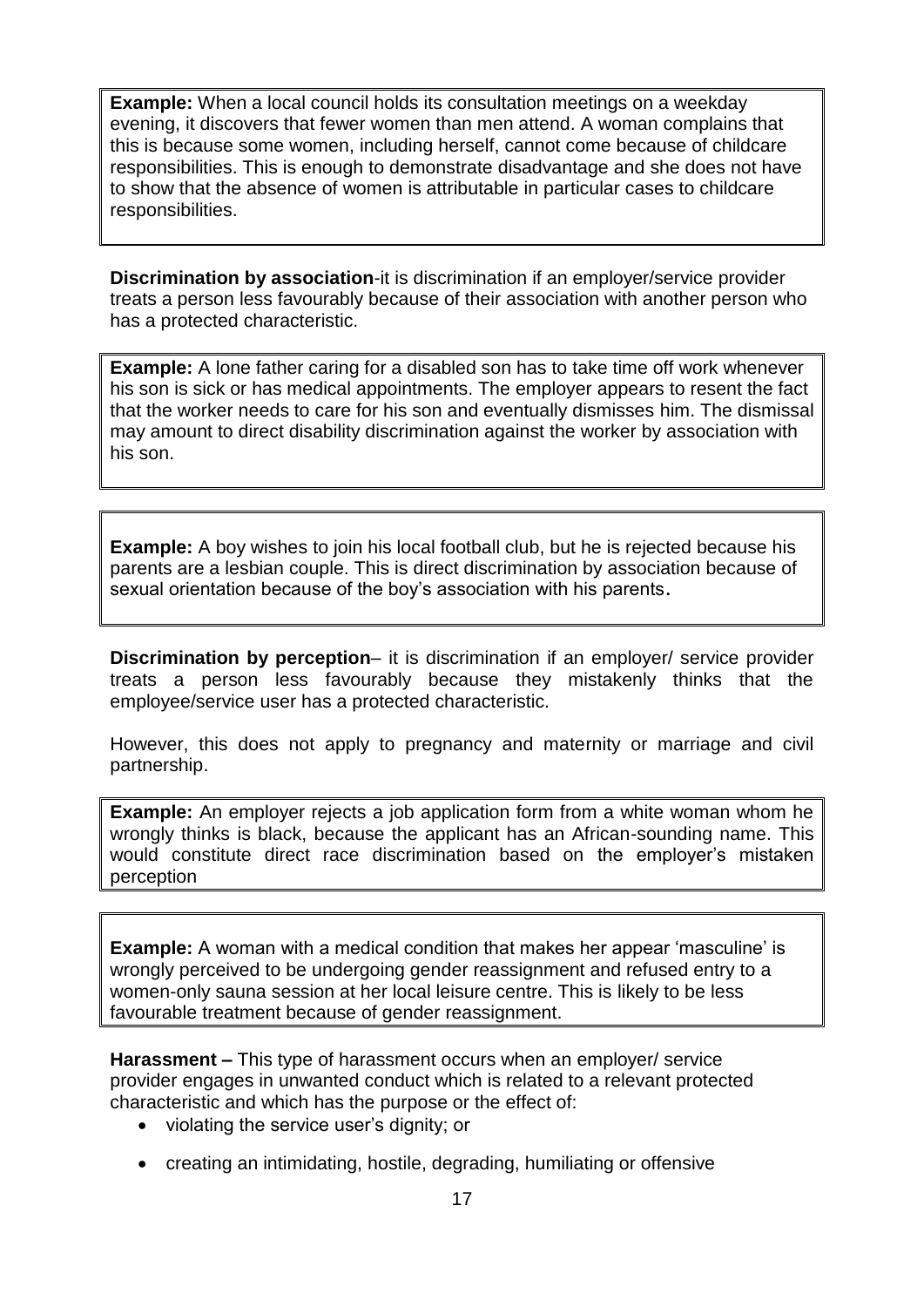environment for the service user.

 though his colleagues know he is not gay. Because the form of the abuse relates to **Example:** A worker is subjected to homophobic banter and name calling, even sexual orientation, this could amount to harassment related to sexual orientation.

**Example:** A publican continually refers to a transsexual woman as 'Sir' and 'he' when serving him in a pub, despite her objections.

It is likely that the woman would succeed in a harassment claim if she were able to persuade the court that the conduct had the purpose or effect of violating her dignity or of creating an intimidating, hostile, degrading, humiliating or offensive environment for her.

 such as a customer or client. Employers have a duty to prevent third party harassment; where the employee has been harassed on two different occasions, the **Third Party harassment-**employers may be liable for harassment by a third party, employer must take reasonable steps to prevent harassment by a third party happening again.

**Example:** A Ghanaian shop assistant is upset because a customer has come into the shop on Monday and Tuesday and on each occasion has made racist comments to him. On each occasion the shop assistant complained to his manager about the remarks. If his manager does nothing to stop it happening again, the employer would be liable for any further racial harassment perpetrated against that shop assistant by any customer.

**Discrimination arising from a Disability** The Equality Act (2010) says that treatment of a disabled person amounts to discrimination where:

- a service provider treats the disabled person unfavourably:
- this treatment is because of something arising in consequence of the disabled person's disability; and
- the service provider cannot show that this treatment is a proportionate means of achieving a legitimate aim,

unless the employer/service provider does not know, and could not reasonably be expected to know, that the person has the disability.

 **Example:** An employer dismisses a worker because she has had three months' sick sick leave is disability-related. The employer's decision to dismiss is not because of leave. The employer is aware that the worker has multiple sclerosis and most of her the worker's disability itself. However, the worker has been treated unfavourably because of something arising in consequence of her disability (namely, the need to take a period of disability-related sick leave).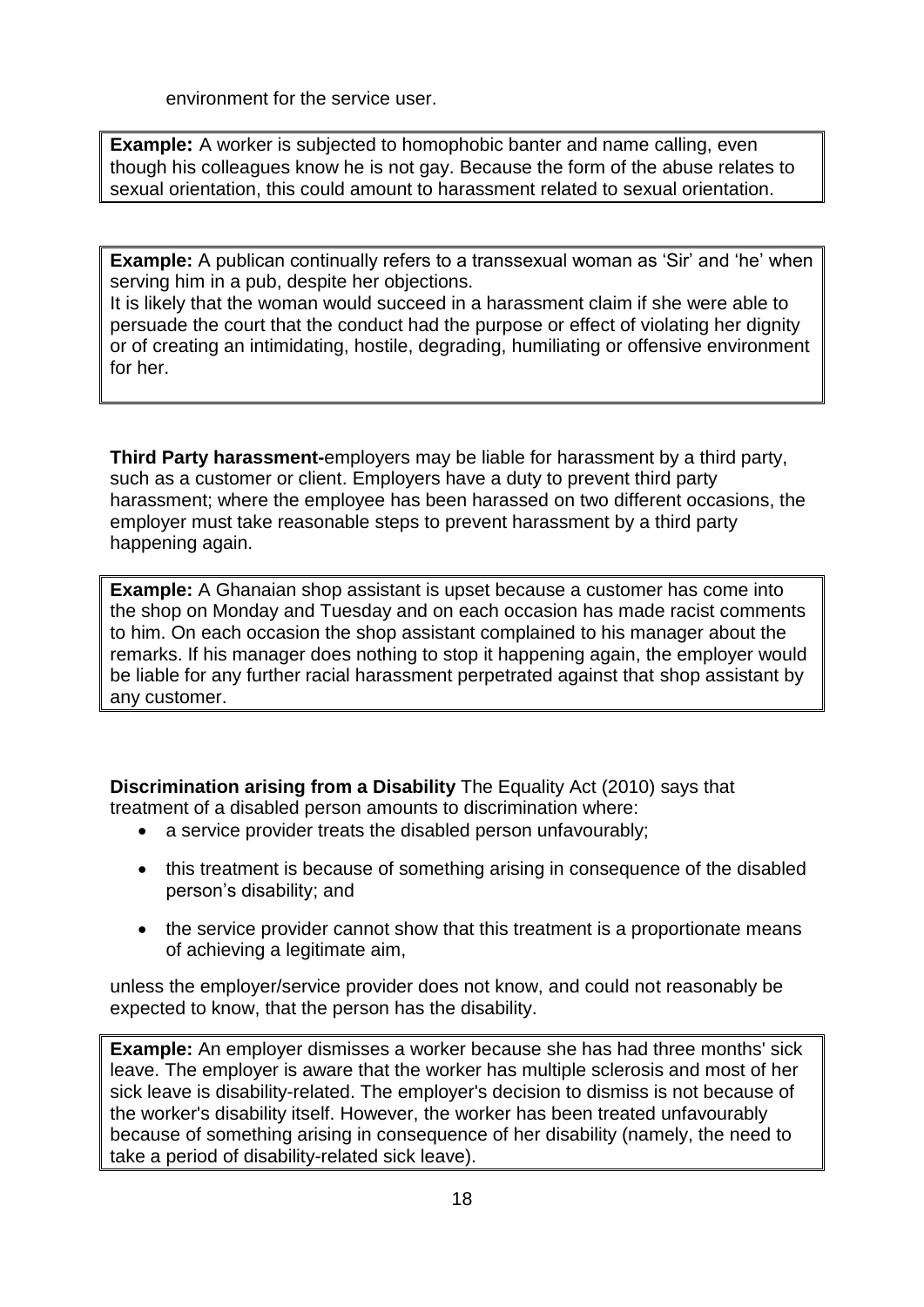**Example:** A mother seeks admission to a privately run nursery for her son who has nursery says that they cannot admit her son because he is not toilet trained and all the children at the nursery are. The refusal to admit the boy is not because of his Hirschsprung's disease, which means that he does not have full bowel control. The disability itself; but he is being treated unfavourably because of something arising in consequence of his disability.

 In addition, The Equality Act 2010 introduces a **Duty to make reasonable adjustments,** this requires:-

- service providers to take positive steps to ensure disabled people can access services. It involves service providers anticipating the needs of potential customers for reasonable adjustments.
- employers to take positive steps to ensure disabled people can access and progress in employment**.** It means taking additional steps to which nondisabled employees and applicants are not entitled.

 to make reasonable adjustments. What is considered "reasonable" may vary. A disabled person is discriminated against when an employer/ service provider fails

 **Example:** An adviser with a visual impairment is sometimes required to make home visits to clients. The employer employs a support worker to assist her on these visits.

 **Example:** An ombudsman has a policy that all complaints must be made in writing. This policy places some disabled people - for example, those with learning disabilities or visual impairments - at a substantial disadvantage in making a complaint. The ombudsman amends the policy to permit disabled people and others who cannot use a written complaints procedure to make their complaint over the telephone. This is likely to be a reasonable step to take.

 **Victimisation –** treating people less favourably because of action they have taken under or in connection with the equality law.

 **Example:** An employer threatens to dismiss a staff member because he thinks she intends to support a colleague's sexual harassment claim. This threat could amount to victimisation, even though the employer has not actually taken any action to dismiss the staff member and may not really intend to do so.

 and to the Director of Children's Services. The centre's staff invite her to a meeting, **Example:** A. complains to the staff at a children's centre that her daughter's physical and social needs are not being properly met. As the centre is provided by the local authority children's services department, the mother also complains to her councillor after which the care of her daughter improves. The following summer she applies to go on a trip to the seaside for parents with their disabled children organised by the